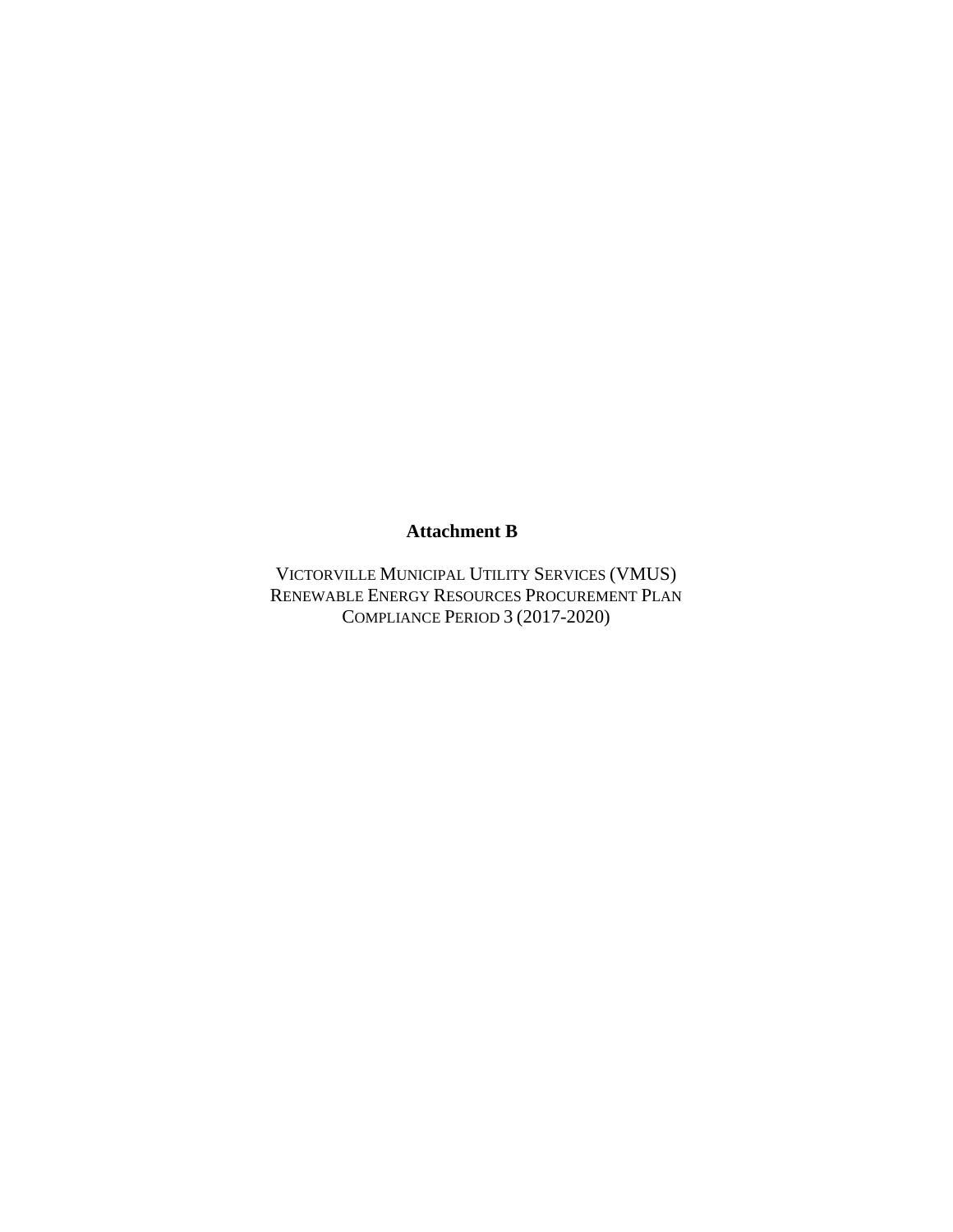# **VICTORVILLE MUNICIPAL UTILITY SERVICES (VMUS) RENEWABLE ENERGY RESOURCES PROCUREMENT PLAN**

*Compliance Period 3 (2017-2020)*

*December 1, 2020*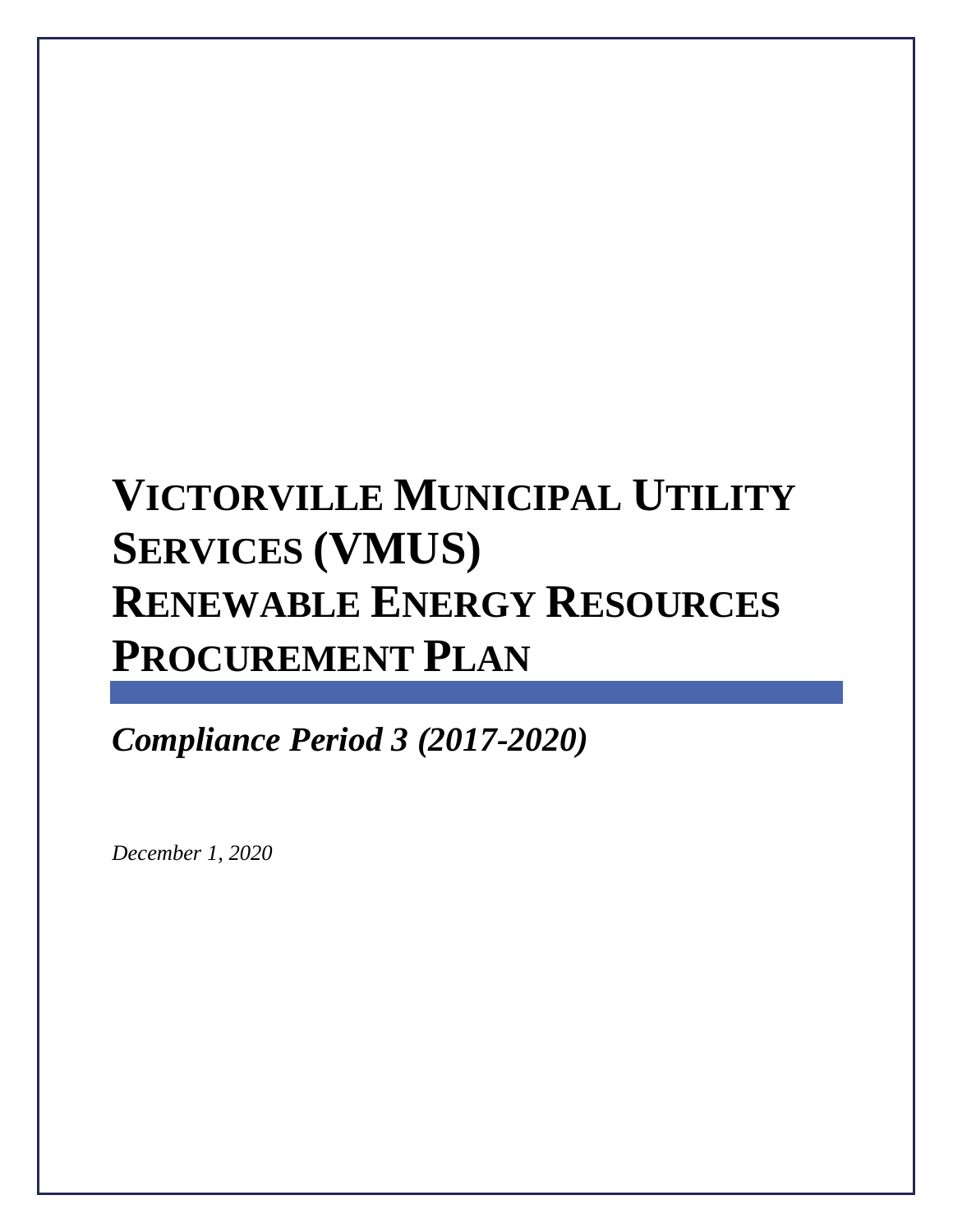## TABLE OF CONTENTS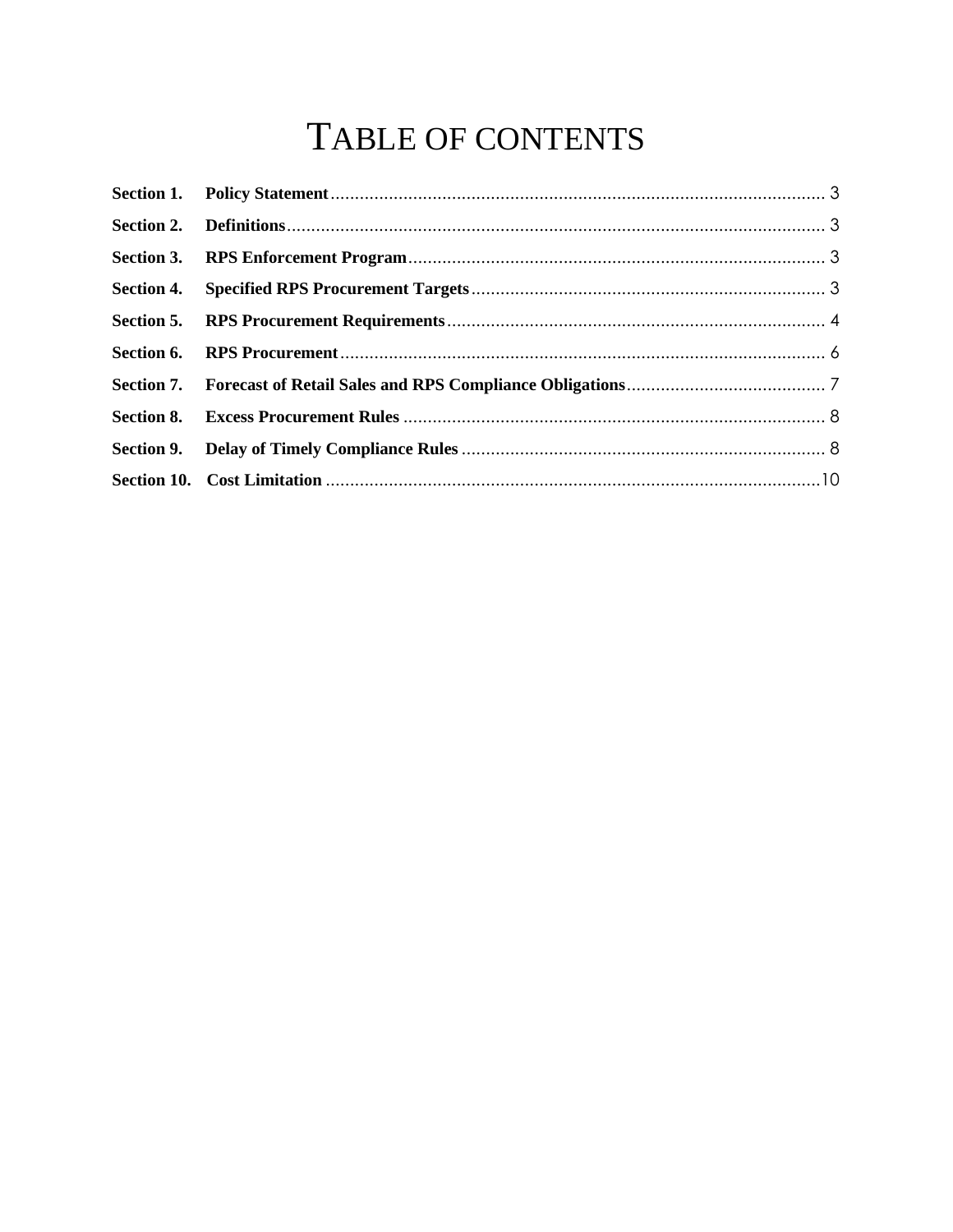## <span id="page-3-0"></span>**Section 1. POLICY STATEMENT**

California Public Utilities Code § 399.30(a) requires all publicly owned electric utilities ("POUs"), including the City of Victorville, operating through its publicly owned utility (Victorville Municipal Utility Services (VMUS), to "adopt and implement a renewable energy resources procurement plan" that requires the POU to procure a minimum quantity of electricity and/or renewable energy credits ("RECs") from eligible renewable energy resources, as a percentage of total retail sales. This document comprises VMUS' renewable energy resources procurement plan ("RPS Procurement Plan"). This RPS Procurement Plan describes how VMUS will achieve its RPS procurement requirements in each compliance period.

## <span id="page-3-1"></span>**Section 2. DEFINITIONS**

The definitions set forth in Public Resources Code ("PRC") § 25741 and Public Utilities Code ("PUC") § 399.12 are incorporated herein. Capitalized terms in this RPS Procurement Plan, as first identified in parentheses, shall have the meaning given to such term in the body of this RPS Procurement Plan.

## <span id="page-3-2"></span>**Section 3. RPS ENFORCEMENT PROGRAM**

As required by PUC § 399.30, the Victorville City Council (VMUS' Governing Board) adopted the Renewable Energy Resources Enforcement Program ("RPS Enforcement Program") on December 6, 2011. Through the RPS Enforcement Program, the Victorville City Council established compliance periods, adopted RPS-eligible procurement targets, and described the framework for how VMUS would implement its RPS program. Section 10 of the RPS Enforcement Program directed the City Manager or his duly authorized designee to develop and present an RPS Procurement Plan to the VMUS Governing Board.

## <span id="page-3-3"></span>**Section 4. SPECIFIED RPS PROCUREMENT TARGETS**

In the RPS Enforcement Program, the Victorville City Council adopted general RPS procurement targets for each of the initial three compliance periods. Pursuant to PUC § 399.30(b) and (c), the Victorville City Council adopts and further specifies the RPS procurement targets for Compliance Periods 3, 4, 5, 6, and all subsequent periods as follows:

#### Compliance Period 3

For the four-year period beginning January 1, 2017 and ending December 31, 2020, VMUS shall procure sufficient RPS-eligible resources to equal the sum of the following: (27 percent of 2017 retail sales) + (29 percent of 2018 retail sales) + (31 percent of 2019 retail sales) + (33 percent of 2020 retail sales). VMUS shall not be required to procure a specific quantity of RPS-eligible resources in any individual year during this compliance period.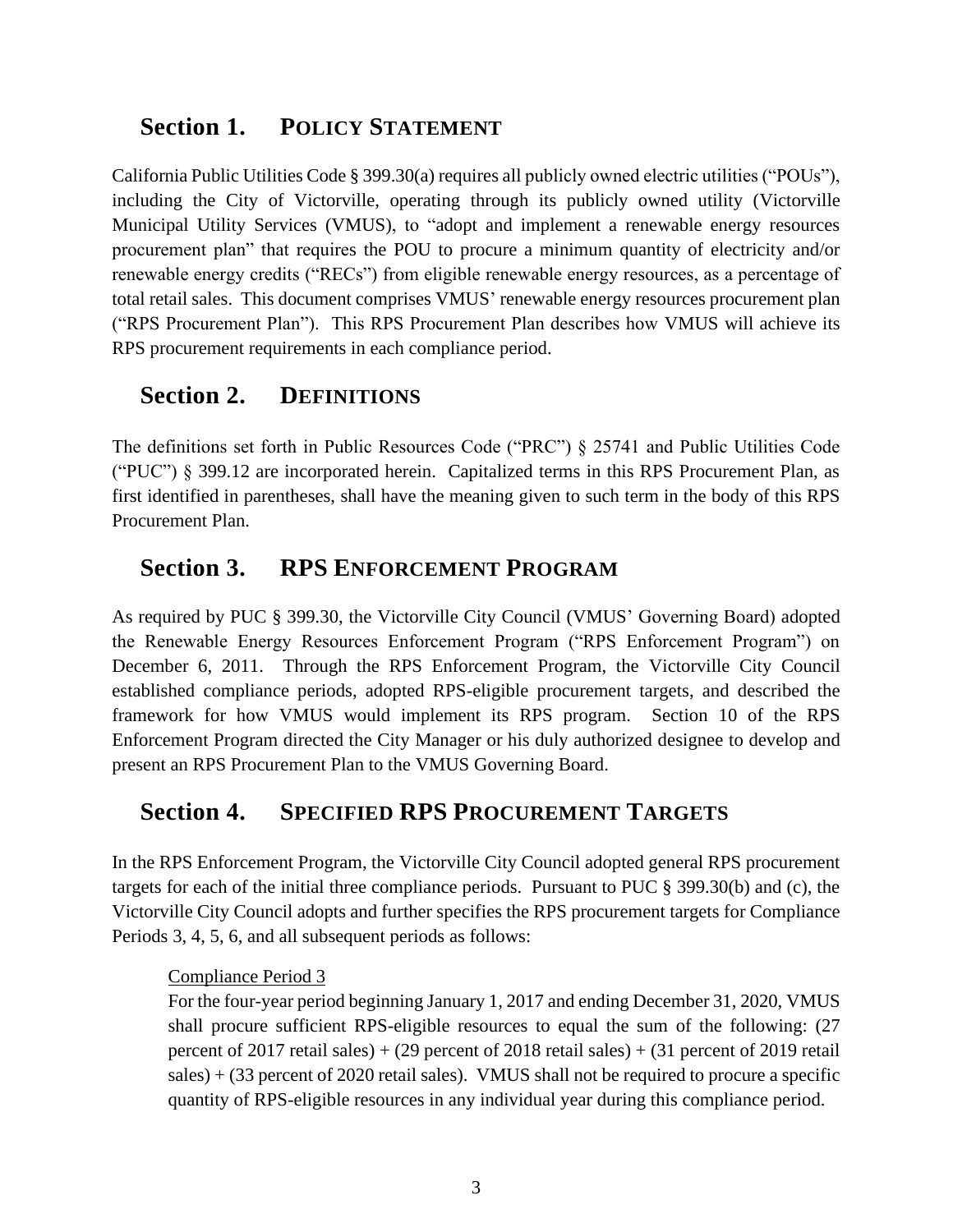#### Compliance Period 4

For the four-year period beginning January 1, 2021 and ending December 31, 2024, VMUS shall procure sufficient RPS-eligible resources to equal the sum of the following: (35.75 percent of 2021 retail sales) +  $(38.5$  percent of 2022 retail sales) +  $(41.25$  percent of 2023 retail sales) + (44 percent of 2024 retail sales). VMUS shall not be required to procure a specific quantity of RPS-eligible resources in any individual year during this compliance period.

#### Compliance Period 5

For the three-year period beginning January 1, 2025 and ending December 31, 2027, VMUS shall procure sufficient RPS-eligible resources to equal the sum of the following: (46 percent of 2025 retail sales)  $+$  (50 percent of 2026 retail sales)  $+$  (52 percent of 2027 retail sales). VMUS shall not be required to procure a specific quantity of RPS-eligible resources in any individual year during this compliance period.

#### Compliance Period 6

For the three-year period beginning January 1, 2028 and ending December 31, 2030, VMUS shall procure sufficient RPS-eligible resources to equal the sum of the following:  $(54.67)$  percent of 2028 retail sales) +  $(57.33)$  percent of 2029 retail sales) +  $(60)$  percent of 2030 retail sales). VMUS shall not be required to procure a specific quantity of RPSeligible resources in any individual year during this compliance period.

#### Subsequent Compliance Periods

For each subsequent compliance period, VMUS shall procure sufficient RPS-eligible resources to equal an average of 60 percent of retail sales.

## <span id="page-4-0"></span>**Section 5. RPS PROCUREMENT REQUIREMENTS**

PUC § 399.30(c)(3), consistent with PUC § 399.16, as implemented by the Energy Commission's RPS Regulations specifies certain procurement requirements that are applicable to "electricity products," which refers to either: (1) electricity and the associated renewable energy credit ("REC") generated by an eligible renewable energy resource; or (2) an unbundled REC.

#### A. Procurement Associated with Pre-June 2010 Contracts and Ownership Agreements

Pursuant to PUC § 399.16(d), electricity products associated with contracts or ownership agreements that were executed prior to June 1, 2010 and which met certain specified eligibility requirements, must count toward the POU's RPS Procurement Targets without regard to the portfolio content categories ("PCCs").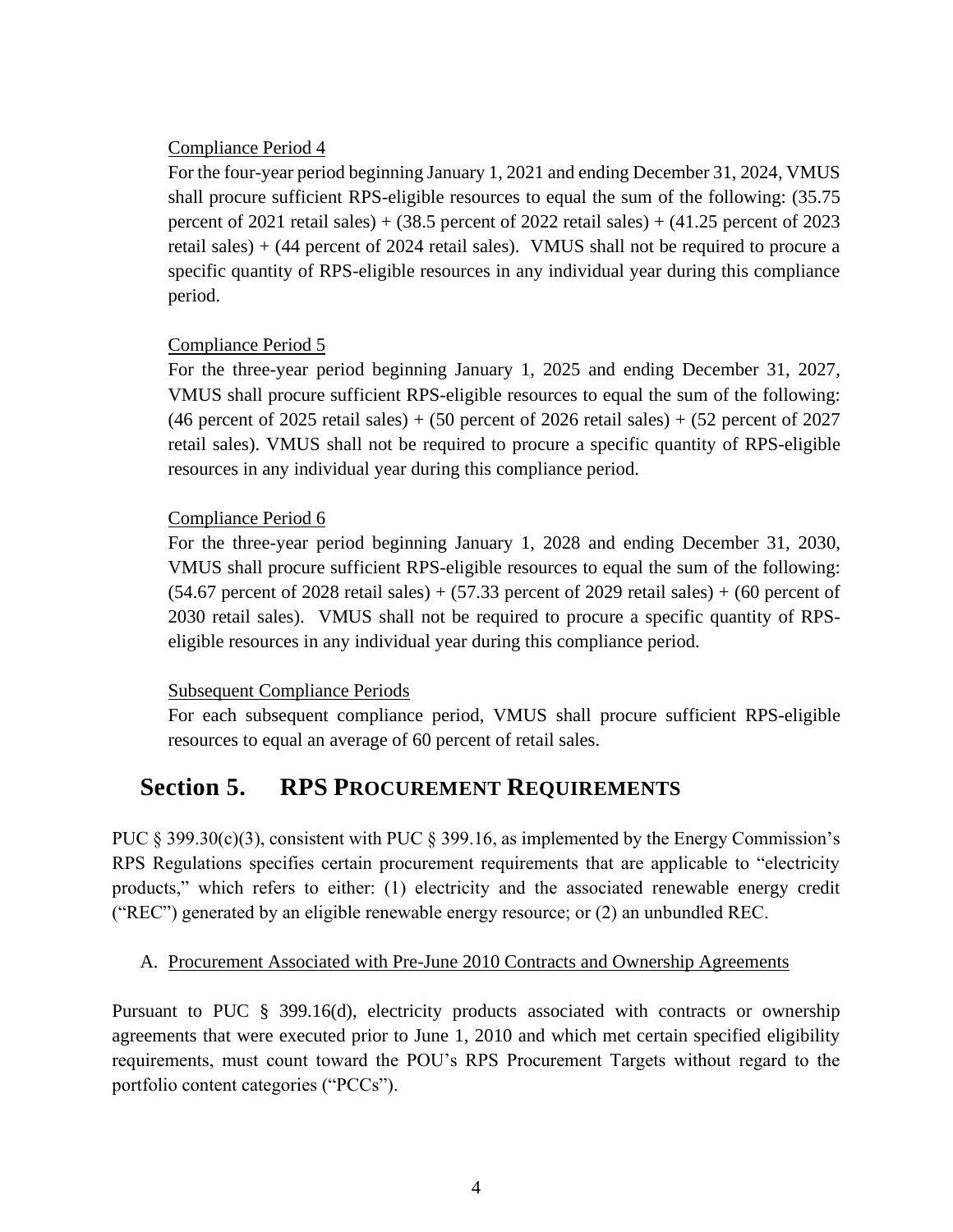#### B. Procurement Associated with Post June 2010 Contracts and Ownership Agreements

Pursuant to PUC § 399.16(b)-(c), as implemented by the Energy Commission's RPS Regulations, electricity products associated with contracts or ownership agreements that were executed after June 1, 2010 must be classified into the following three PCCs:

- PCC1: Electricity products that are procured as bundled and that are associated with an eligible renewable energy resource that either: (1) has its first point on interconnection within a California balancing authority ("BA"); (2) has its first point of interconnection to a distribution system used to serve end users within a California BA; (3) is scheduled into a California BA without substituting electricity from another source; or (4) is dynamically transferred into a California BA.
- PCC2: Electricity products that are procured as bundled and that are associated with an eligible renewable energy resource that is located within the WECC but outside of a California BA, and for which the renewable energy is matched with an equal amount of incremental energy that is scheduled into a California BA.
- PCC3: All electricity products that are associated with eligible renewable energy resources, but that do not meet the definition of PCC1 or PCC2.
- C. Portfolio Balance Requirements Applicable to Procurement Associated with Post June 1, 2010 Contracts and Ownership Agreements

Pursuant to PUC § 399.16(c), as implemented by the Energy Commission's RPS Regulations, the following portfolio balance requirements are applicable to all electricity products that are credited towards the RPS Procurement Quantity Requirements that are associated with contracts or ownership agreements executed after June 1, 2010:

|                  | <b>Compliance Period 3 and All Subsequent Compliance Periods</b> |
|------------------|------------------------------------------------------------------|
| PCC <sub>1</sub> | $> 75\%$                                                         |
| PCC <sub>2</sub> | No Limitation                                                    |
| PCC <sub>3</sub> | $\leq 10\%$                                                      |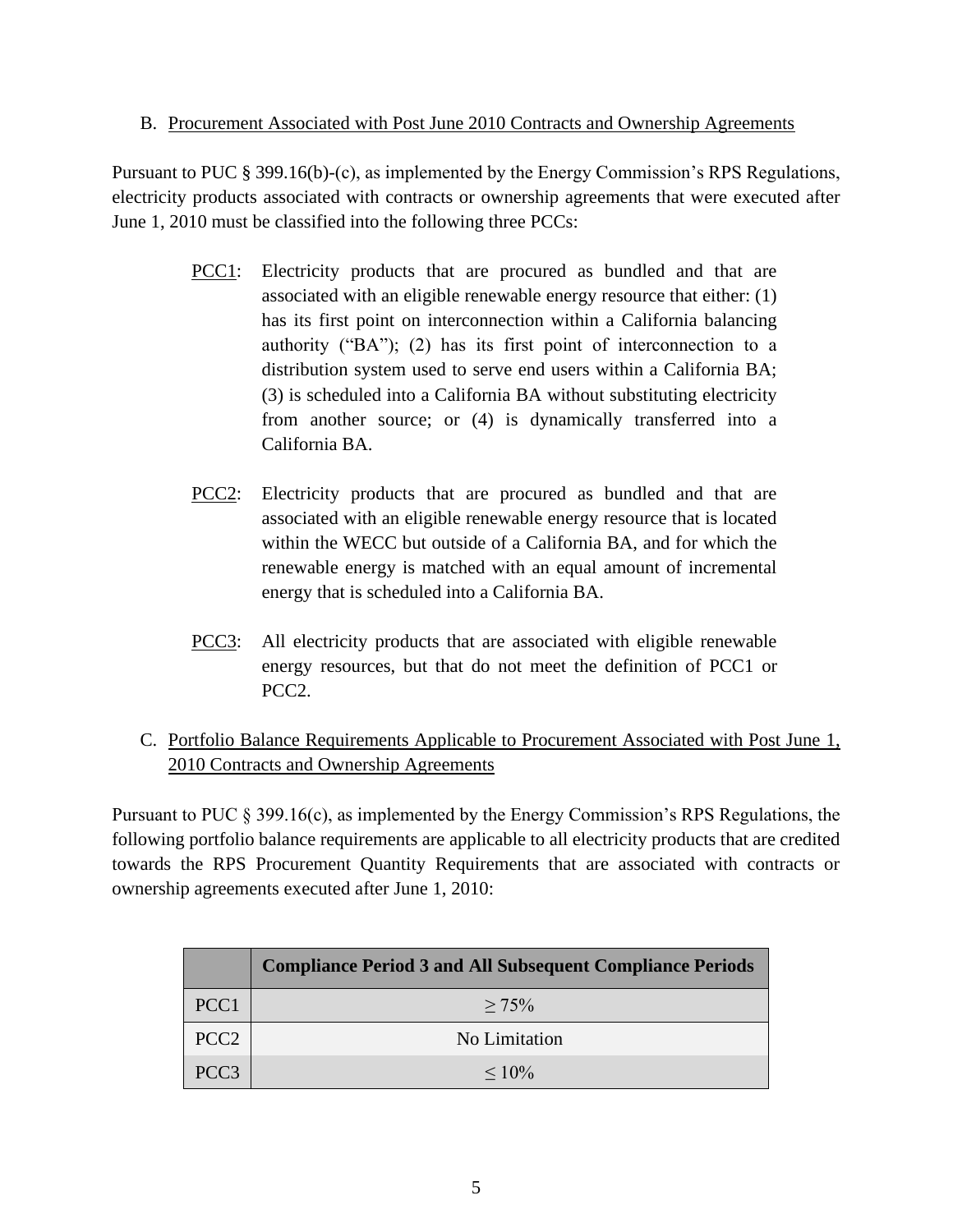## <span id="page-6-0"></span>**Section 6. RPS PROCUREMENT**

A. RPS Contracts Executed Prior to June 1, 2010

None.

#### B. RPS Procurement Acquired After June 1, 2010

Victorville has entered into a Power Purchase Agreement ("PPA") with AM Wind Repower LLC (AM Wind) for the acquisition of renewable energy from the Alta Mesa RP27 Wind Energy Center located in Riverside County. AM Wind is required to obtain the CEC Certification that the plant is an Eligible Renewable Energy Resource (ERER) for purposes of the RPS Program and that all output produced by the plant qualifies as generation from an ERER. The scheduled "Commercial Operation Date" is January 1, 2022, and will interconnect to the California Independent System Operator ("CAISO") grid as a Full Capacity Deliverability Status resource. The PPA term is 25-years. The PPA also provides for the option of battery storage at the site. The forecasted first year generation of 41,380 megawatt-hours is 99.4% of the forecasted PCC 1 requirements in Compliance Period 4.

#### C. Planned RPS Procurement

Victorville is currently negotiating an 11 MW photovoltaic power purchase agreement. The forecasted first year generation is 33,740 megawatt-hours of renewable energy. As with any solar photovoltaic generating facility, the annual output is expected to decline at a rate of about 0.5% per year due to solar panel degradation effects. The expected "Commercial Operation Date" is December 31, 2022.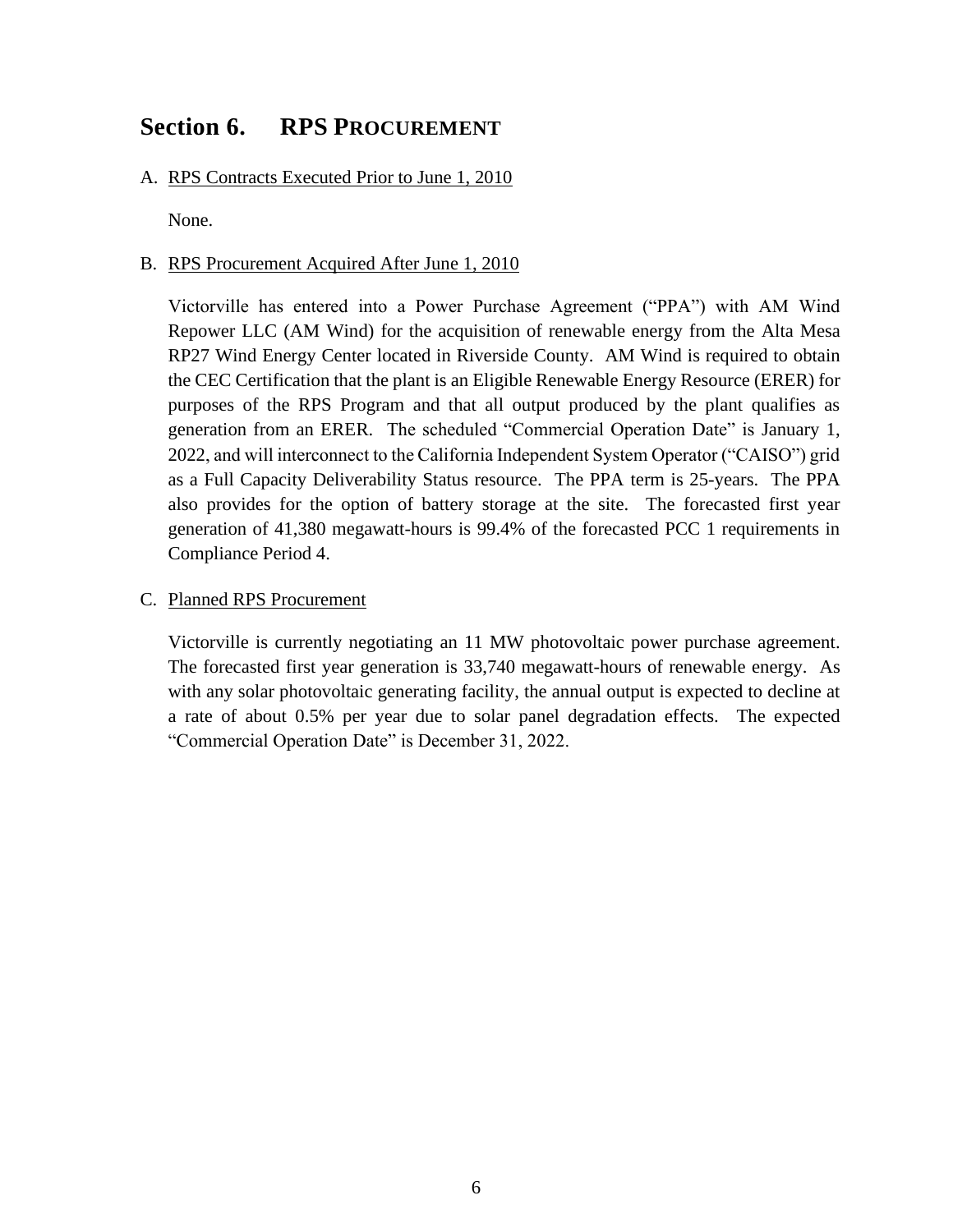## **Section 7. FORECAST OF RETAIL SALES AND RPS COMPLIANCE OBLIGATIONS**

|                                                          | <b>Compliance Period 3</b> |                |                |                  |           |  |  |  |  |
|----------------------------------------------------------|----------------------------|----------------|----------------|------------------|-----------|--|--|--|--|
| Year                                                     | 2017<br>Actual             | 2018<br>Actual | 2019<br>Actual | 2020<br>Forecast | 2017-2020 |  |  |  |  |
| <b>Retail Sales</b><br>(MWh)                             | 87,819                     | 90,492         | 86,564         | 97,076           | 361,951   |  |  |  |  |
| $RPS\%$                                                  | 27%                        | 29%            | 31%            | 33%              |           |  |  |  |  |
| <b>RPS</b><br><b>Procurement</b><br>Requirement<br>(MWh) | 23,711                     | 26,243         | 26,835         | 32,035           | 108,824   |  |  |  |  |

<span id="page-7-0"></span>

|                                                          | <b>Compliance Period 4</b> |                  |                  |                  | <b>Compliance Period 5</b> |                  |                  | <b>Compliance Period 6</b> |                  |                  |                  |                  |           |
|----------------------------------------------------------|----------------------------|------------------|------------------|------------------|----------------------------|------------------|------------------|----------------------------|------------------|------------------|------------------|------------------|-----------|
| Year                                                     | 2021<br>Forecast           | 2022<br>Forecast | 2023<br>Forecast | 2024<br>Forecast | $2021 -$<br>2024           | 2025<br>Forecast | 2026<br>Forecast | 2027<br>Forecast           | $2025 -$<br>2027 | 2028<br>Forecast | 2029<br>Forecast | 2030<br>Forecast | 2028-2030 |
| <b>Retail Sales</b><br>(MWH)                             | 104,368                    | 104,368          | 104,368          | 104,368          | 417,472                    | 104,368          | 104,368          | 104,368                    | 313,104          | 104,368          | 104,368          | 104,368          | 313,104   |
| $RPS\%$                                                  | 35.75%                     | 38.5%            | 41.25%           | 44%              |                            | 46%              | 50%              | 52%                        |                  | 54.67%           | 57.33%           | 60%              |           |
| <b>RPS</b><br><b>Procurement</b><br>Requirement<br>(MWh) | 37,312                     | 40,182           | 43.052           | 45,922           | 166.468                    | 48,009           | 52.184           | 54,271                     | 154,464          | 57,058           | 59,834           | 62.621           | 179,513   |

#### **Notes:**

\* Individual year targets are for planning purposes only.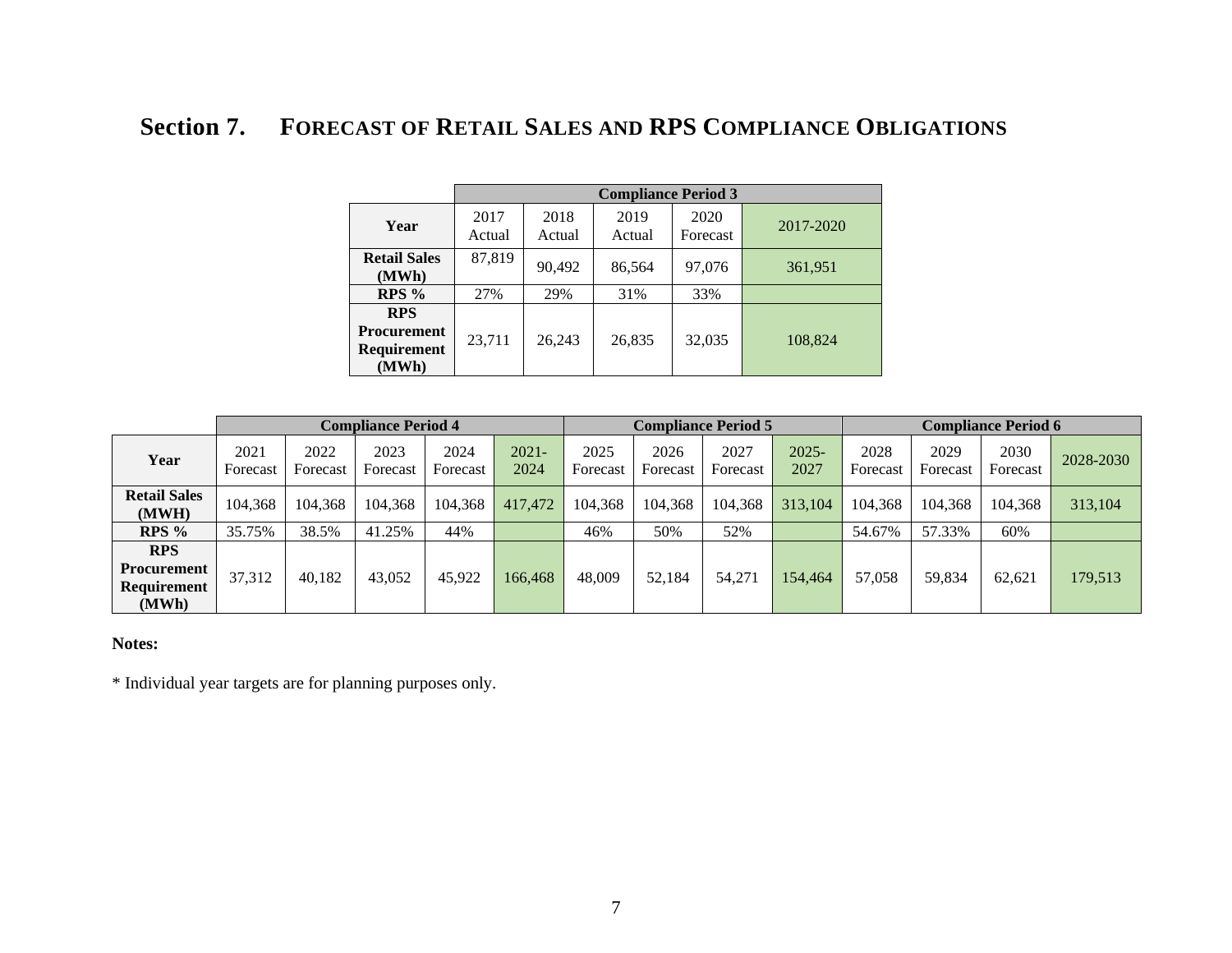## <span id="page-8-0"></span>**Section 8. EXCESS PROCUREMENT RULES**

- A. The following rules for excess procurement shall apply for Compliance Period 3:
	- 1. VMUS may apply excess procurement in one compliance period to a subsequent compliance period, subject to the following limitations:
		- (a) Electricity products that exceed the maximum limit for PCC3, as specified in PUC  $\S$  399.16(c), must be subtracted from the calculation of excess procurement.
		- (b) Electricity products procured under contracts of less than 10 years in duration shall be subtracted from the calculation of excess procurement, unless the electricity product meets the grandfathering requirements of PUC § 399.16(d).
	- 2. VMUS may begin accruing excess procurement as of January 1, 2011.
	- 3. Excess procurement meeting these requirements may be applied to any future compliance period and shall not expire, subject to the limitation in the following paragraph.
	- 4. Excess procurement that is classified as PCC2 must be used for compliance by no later than Compliance Period 5. Starting in Compliance Period 6, any previously accumulated excess procurement classified as PCC2 will no longer be eligible to count towards the RPS procurement requirements.
- B. The following rules for excess procurement shall apply for Compliance Period 4 and all subsequent Compliance Periods:
	- 1. VMUS may apply excess procurement in one compliance period to a subsequent compliance period, subject to the following limitations:
		- (a) Electricity products that are classified as PCC2 or PCC3 may not be counted as excess procurement.
		- (b) Electricity products that exceed the maximum limit for PCC3, as specified in PUC  $\S$  399.16(c), must be subtracted from the calculation of excess procurement.
	- 2. Excess procurement meeting these requirements may be applied to any future compliance period and shall not expire.

## <span id="page-8-1"></span>**Section 9. DELAY OF TIMELY COMPLIANCE RULES**

A. Delay of Timely Compliance Rule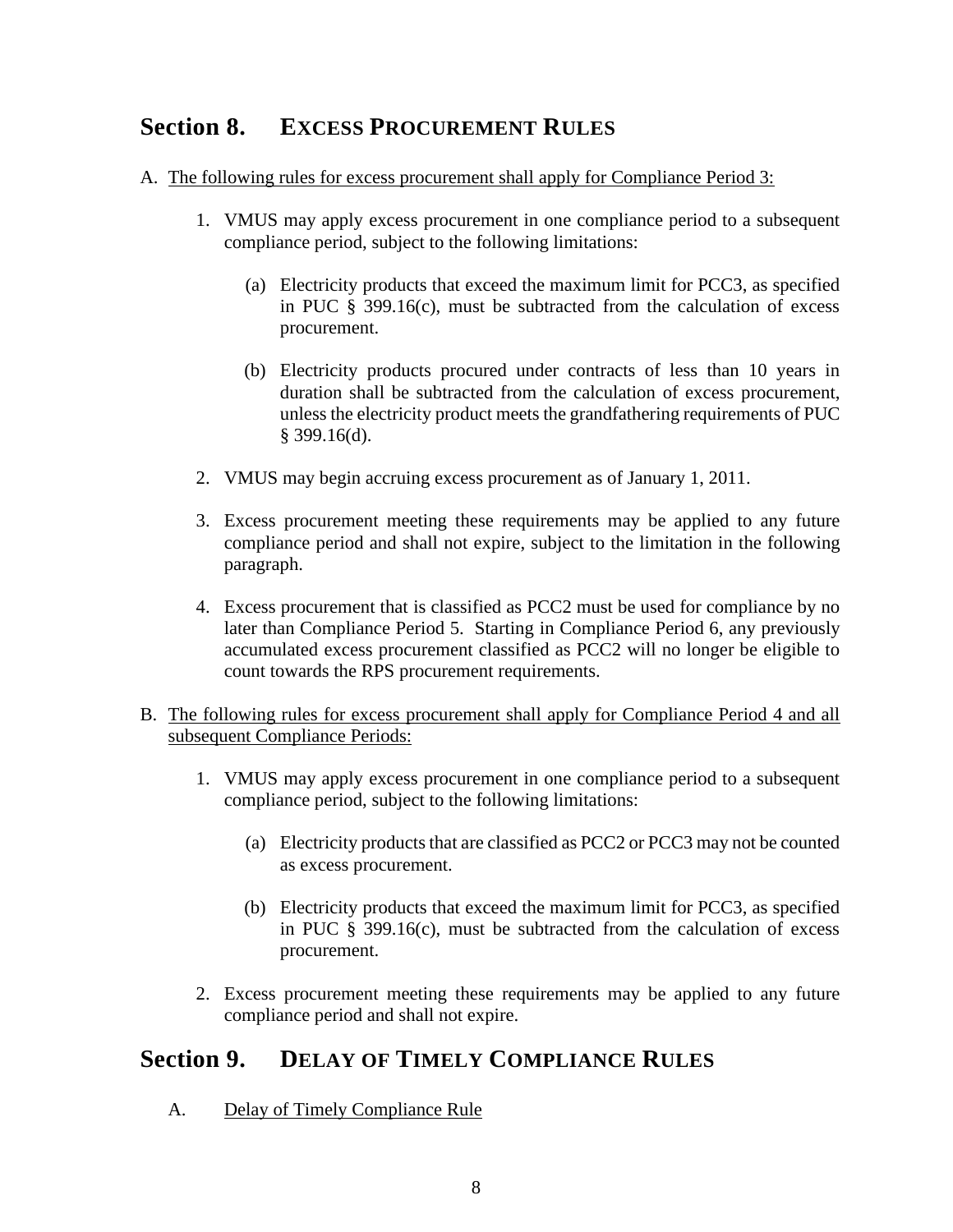Pursuant to PUC § 399.30(d)(2)(A), and consistent with Section 7 of the RPS Enforcement Program, the Victorville City Council may adopt measures permitting VMUS to delay timely compliance with the RPS procurement requirements. Victorville City Council adopts the following delay of timely compliance rules.

If any of the conditions listed below occurs and is beyond the control of VMUS and causes VMUS to not be reasonably able to comply with the RPS procurement requirements, VMUS may delay timely compliance with the RPS procurement requirements.

#### 1. Transmission Constraints

There is inadequate transmission capacity to allow sufficient electricity to be delivered from eligible renewable energy resources, or proposed eligible renewable energy resource projects, to the extent applicable, using the current operational protocols of the BA in which the VMUS operates. If VMUS owns transmission or has transmission rights, then VMUS shall demonstrate that:

- VMUS undertook all reasonable measures under its control and consistent with its obligations under local, state, and federal laws and regulations to develop and construct new transmission lines or upgrades to existing lines intended to transmit electricity generated by eligible renewable energy resources, in light of its expectation for cost recovery.
- VMUS took all reasonable operational measures to maximize cost-effective purchases of electricity from eligible renewable energy resources in advance of transmission availability.

#### 2. Permitting, Interconnection, or Other Circumstances

Permitting, interconnection, or other circumstance have delayed the procurement of eligible renewable energy resource projects, or there is an insufficient supply of eligible renewable energy resources available to VMUS. To utilize this condition, VMUS must show that the permitting, interconnection, or other circumstance caused the delay or insufficient supply and that:

- VMUS prudently managed portfolio risks, including, but not limited to, holding solicitations for RPS-eligible resources with outreach to market participants and relying on a sufficient number of viable projects to achieve RPS procurement requirements.
- VMUS sought to develop either its own eligible renewable energy resources, transmission to interconnect to eligible renewable energy resources, or energy storage used to integrate eligible renewable energy resources.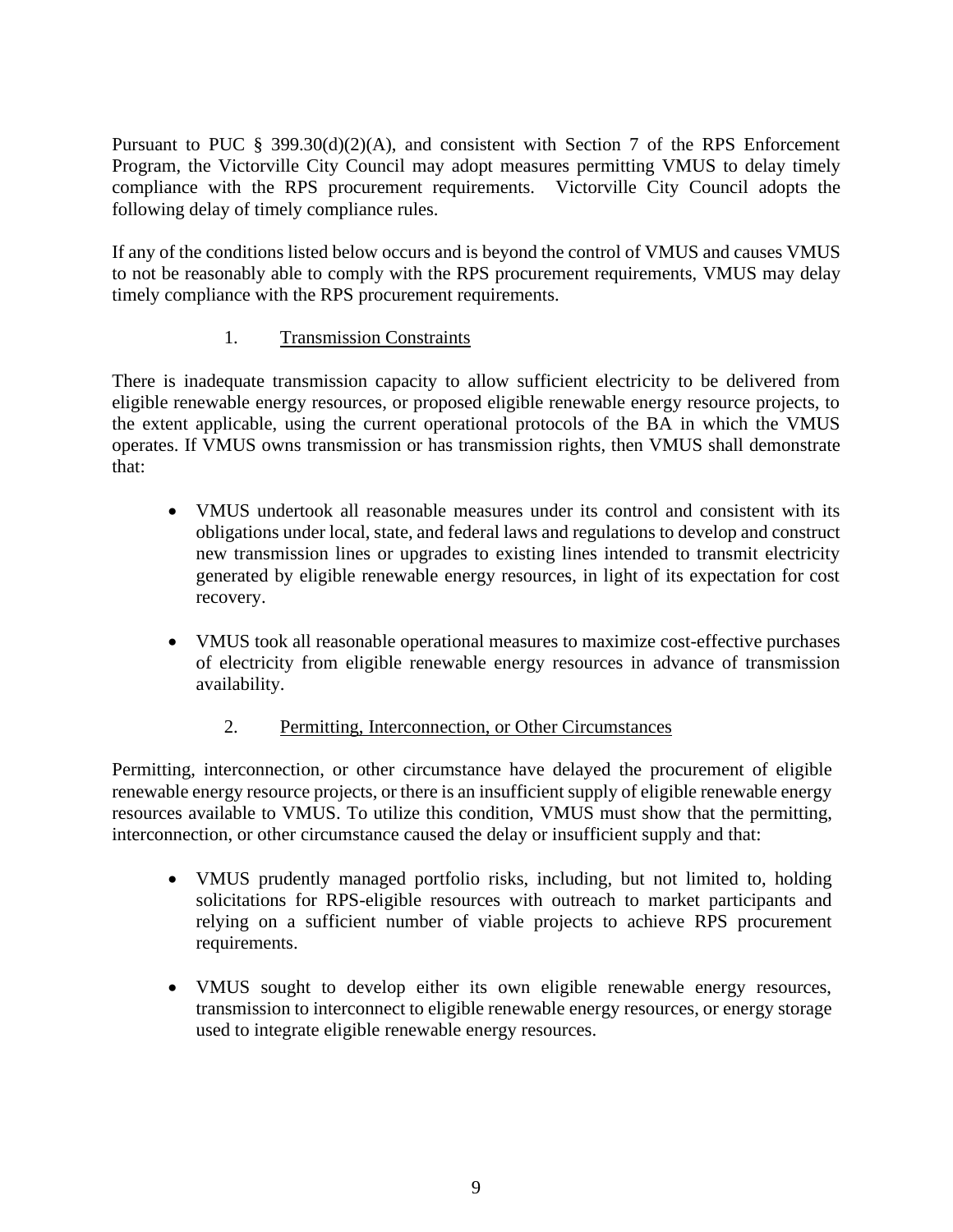- If the cause for delay or insufficient supply was foreseeable, VMUS procured an appropriate minimum margin of procurement above the level necessary to comply with the RPS to compensate for foreseeable delays or insufficient supply.
- VMUS took reasonable measures to procure cost-effective distributed generation and allowable unbundled RECs.
	- 3. Unanticipated Curtailment

Unanticipated curtailment of eligible renewable energy resources, if the delay of timely compliance would not result in an increase in greenhouse gas emissions.

#### 4. Transportation Electrification

Unanticipated increase in retail sales due to transportation electrification. To utilize this condition, VMUS must consider whether transportation electrification significantly exceeded forecasts in VMUS' service territory based on the best and most recently available information available to VMUS. Further, VMUS must take reasonable measures to procure sufficient resources to account for unanticipated increases in retail sales due to transportation electrification.

## <span id="page-10-0"></span>**Section 10. COST LIMITATION**

#### A. Cost Limitation Rule

Pursuant to PUC § 399.30(d)(2)(B), and consistent with Section 9 of the RPS Enforcement Program, the Victorville City Council shall rely on the following information to establish a limitation on the procurement expenditures for all RPS-eligible resources:

- 1. The information contained in this RPS Procurement Plan.
- 2. Procurement expenditures that approximate the expected cost of building, owning, and operating eligible renewable energy resources.
- 3. The potential that some planned resource additions may be delayed or canceled.

In developing the cost limitation, the Victorville City Council shall ensure that:

- 1. The limitation is set at a level that prevents disproportionate rate impacts.
- 2. The costs of all procurement credited toward achieving the renewables portfolio standard are counted towards the limitation.
- 3. Procurement expenditures do not include any indirect expenses, including imbalance energy charges, sale of excess energy, decreased generation from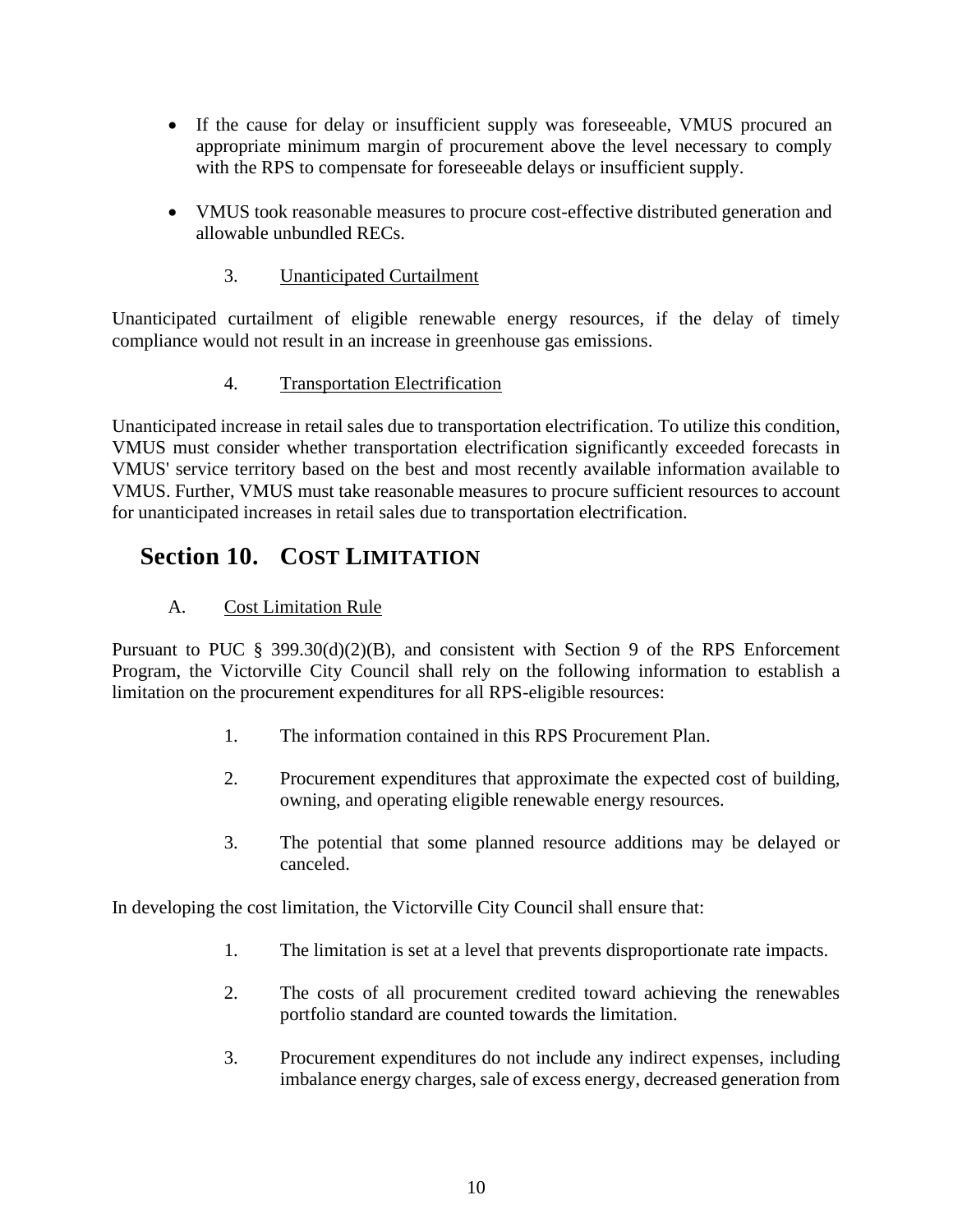existing resources, transmission upgrades, or the costs associated with relicensing any utility-owned hydroelectric facilities.

If the cost limitation is insufficient to support the projected costs of meeting VMUS' RPS targets, as specified above, VMUS may refrain from executing any further contracts for eligible renewable energy resources, beyond what can be procured within the cost limitation.

#### B. Relevant Factors and Findings

To determine what cost limitation is necessary to prevent disproportionate rate impacts, the Victorville City Council has considered the following factors and made the following findings:

#### 1. *Economic Conditions*

A significant number of the City's residents live below the poverty level. In 2018, Victorville's poverty rate (averaged over the prior 5 years) was  $19.5\%$ ,<sup>1</sup> which is nearly double the statewide average of 10.4%.<sup>2</sup> Further, over the same period, Victorville's unemployment rate was 13.6% compared to a statewide average of 6.7%. The State of California Labor Market Information Data Library lists a preliminary 13.4% unemployment rate in the City of Victorville as of September 30, 2020.

Property tax receipts fund essential City services. VMUS provides electric service to several of the Cities largest property taxpayers. Competitive electric rates are essential to expanding employment opportunities by encouraging existing businesses to remain and expand their facilities and attracting new businesses.

Finding: The Victorville City Council finds that VMUS' cost limitation must be structured and set at a level that avoids harm to the local economy, limits impacts on economically vulnerable residents, and avoids increasing the unemployment rate.

#### 2. *Customer Make-up*

While VMUS serves a diverse group of customer types, the vast majority of VMUS's total load is associated with just a few large customers. Three of VMUS' customers consume 76% of retail sales. To the extent that any one of these customers ceases to operate or relocates, VMUS's remaining customers would bear the costs of any stranded investments. Shifting these costs to other customers could have cascading consequences by threatening the viability of other customers and further exacerbating the high poverty and unemployment rates in the City. In light of these factors, VMUS's customers could be disproportionately harmed by rate increases.

**Finding:** The Victorville City Council finds that VMUS' cost limitation must be designed so that it does not overly burden any one-customer class.

#### 3. *Improving the Financial Condition of VMUS*

<sup>&</sup>lt;sup>1</sup> American Community Survey (2018).

<sup>2</sup> *Id.*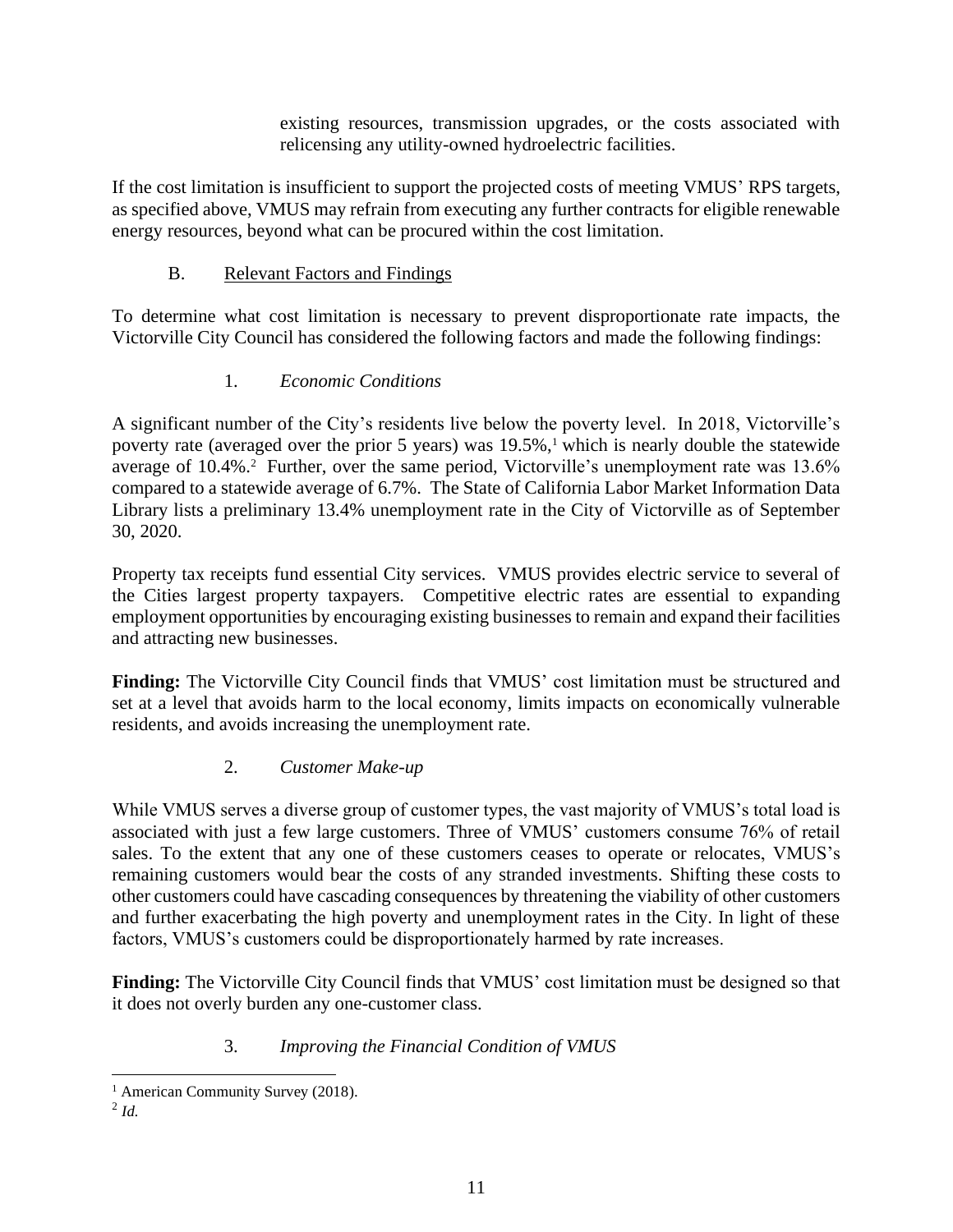Through June 30, 2019, VMUS' cumulative electric operating deficit was \$26.2 million. These losses have been funded primarily through transfers and loans from the City's General Fund. VMUS incurred significant start-up costs, including payment of exit fees to Southern California Edison and outstanding indebtedness associated with the unanticipated failure of the Foxborough Cogeneration Facility. Significant capital expenditures are also required by VMUS to improve electric service reliability and expand capacity to serve new businesses.

**Finding:** The Victorville City Council finds that VMUS' cost limitation should be set at a level that does not threaten the long-term financial stability of VMUS by reducing its existing customer base and that VMUS' cost limitation is also set at a level that allows VMUS to reduce its negative Net Fund Position.

#### C. Cost of Full Compliance

To estimate the cost of full compliance for Compliance Period 3, VMUS relies on the cost data from completed transactions by another small POU. Based on the completed transactions by another POU, VMUS assumes that the cost of the electricity product would have been for: PCC1 is \$15.50/MWh; PCC3 is \$0.95; and PCC2 is \$6.00. The following table shows the forecasted cost of full compliance based on these assumptions.

| Year  | <b>PCC</b>       | <b>Formula to Calculate Cost</b>          | <b>Compliance Cost</b> |
|-------|------------------|-------------------------------------------|------------------------|
|       |                  |                                           |                        |
| 2017  | PCC1             | 23,711 PCC1 RECS x 75% x \$15.50/PCC1 REC | \$275,637              |
|       | PCC <sub>3</sub> | 23,711 PCC3 RECS x 10% x \$0.95/PCC3 REC  | \$2,252                |
|       | PCC <sub>2</sub> | 23,711 PCC2 RECS x 15% x \$6.00/PCC2 REC  | \$21,342               |
| 2018  | PCC1             | 26,243 PCC1 RECS x 75% x \$15.50/PCC1 REC | \$305,071              |
|       | PCC <sub>3</sub> | 26,243 PCC3 RECS x 10% x \$0.95/PCC3 REC  | \$2,493                |
|       | PCC <sub>2</sub> | 26,243 PCC2 RECS x 15% x \$6.00/PCC2 REC  | \$23,616               |
| 2019  | PCC1             | 26,835 PCC1 RECS x 75% x \$15.50/PCC1 REC | \$311,953              |
|       | PCC <sub>3</sub> | 26,835 PCC3 RECS x 10% x \$0.95/PCC3 REC  | \$2,550                |
|       | PCC <sub>2</sub> | 26,835 PCC2 RECS x 15% x \$6.00/PCC2 REC  | \$24,150               |
| 2020  | PCC <sub>1</sub> | 32,035 PCC1 RECS x 75% x \$15.50/PCC1 REC | \$372,403              |
|       | PCC <sub>3</sub> | 32,035 PCC3 RECS x 10% x \$0.95/PCC3 REC  | \$3,044                |
|       | PCC <sub>2</sub> | 32,035 PCC2 RECS x 15% x \$6.00/PCC3 REC  | \$28,830               |
| Total |                  |                                           | \$1,373,341            |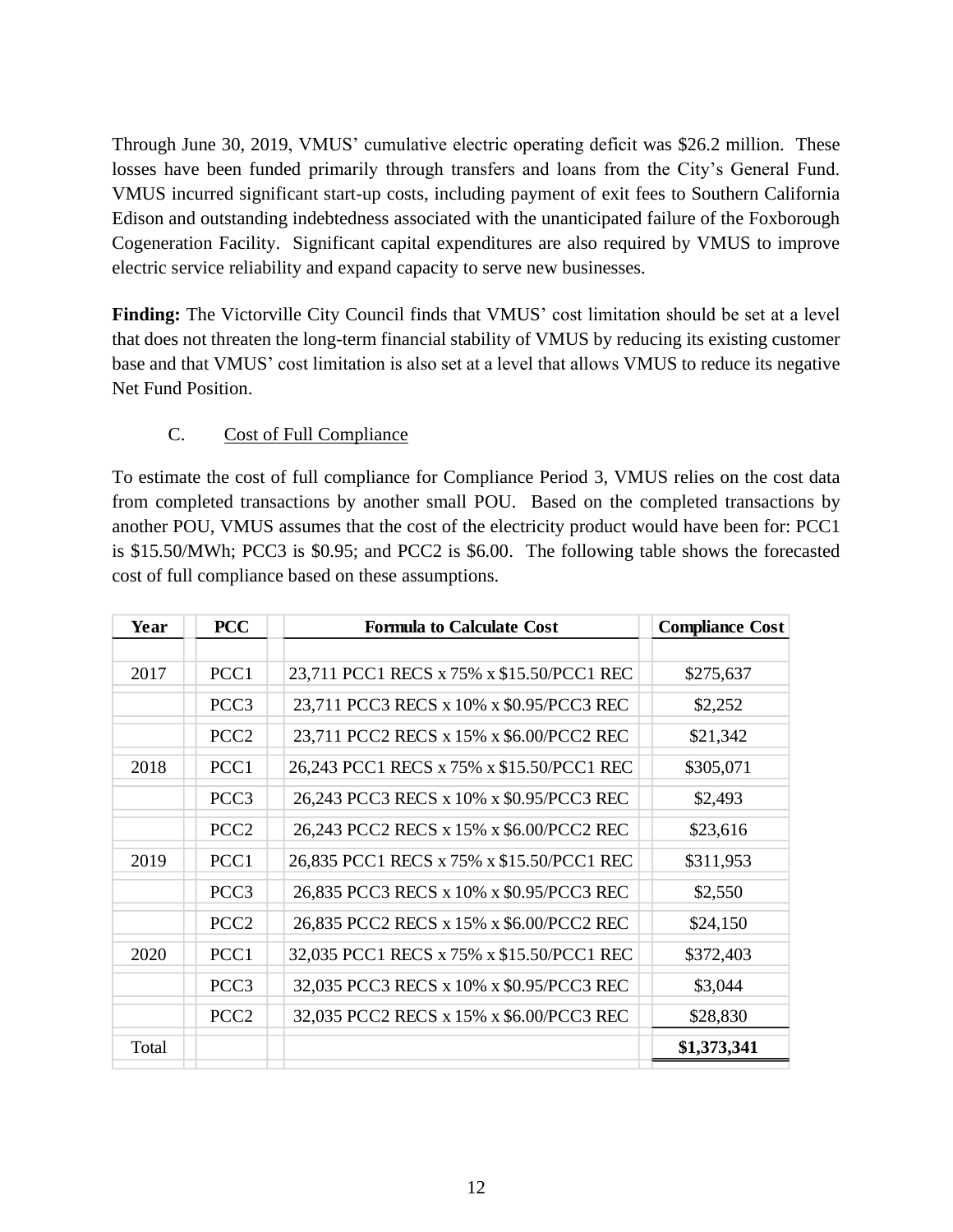Therefore, the estimated cost of full compliance with the Compliance Period 3 RPS Procurement Requirements is \$1,373,341.

#### D. Expenditures that Will Count Toward the VMUS' Cost Limitation

To determine if VMUS' expenditures have met or exceeded the cost limitation established in this RPS Procurement Plan, VMUS will include all direct costs associated with procurement from executed contracts and owned resources. Where applicable, this will include the contract price multiplied by electricity products delivered during the Compliance Period. For any contract where the associated electricity is resold, VMUS will still count towards its Cost Limitation the total cost of the combined electricity and REC.

#### E. Explanation of How VMUS Developed a Cost Limitation Methodology and How Such Cost Limitation Prevents Disproportionate Rate Impacts.

In developing its Cost Limitation methodology, VMUS has reviewed the potential impacts of the factors, findings, and considerations described above. Specifically, VMUS has evaluated what would occur if VMUS expended the amount of the full cost of compliance and estimated the impacts to customers on a rate basis and total bill basis under different scenarios.

Eighteen percent of VMUS' sales to its retail customers have contractual rate limitations. Potential rate increases for the purpose of RPS compliance would be applicable to the remaining eighty-two percent of sales to customers. The estimated cost of full compliance with the Compliance Period 3 RPS Procurement Requirements would have required a thirteen percent (13%) increase in rates and VMUS' rates would have been greater than Southern California Edison's applicable tariff schedules.

VMUS staff have determined that setting the Cost Limitation using the methodology described below is necessary to prevent an unfair burden and disproportionate rate impact for applicable VMUS customers.

#### F. Adoption of Methodology for Calculating Cost Limitation for Compliance Period.

To avoid disproportionate rate impacts for Compliance Period 3, the Victorville City Council will require that during the annual budget approval process, VMUS will calculate the revenues less expenses and cumulative operating deficit (before the incremental cost of procuring electricity products to satisfy the RPS requirements) and identify the funds available from such amount to concurrently satisfy the applicable RPS requirement and maintain prudent reserves (Cost Limitation Guideline). VMUS shall not be obligated to expend funds on RPS procurement greater than the Cost Limitation Guideline or RPS procurement targets. Once VMUS recovers its